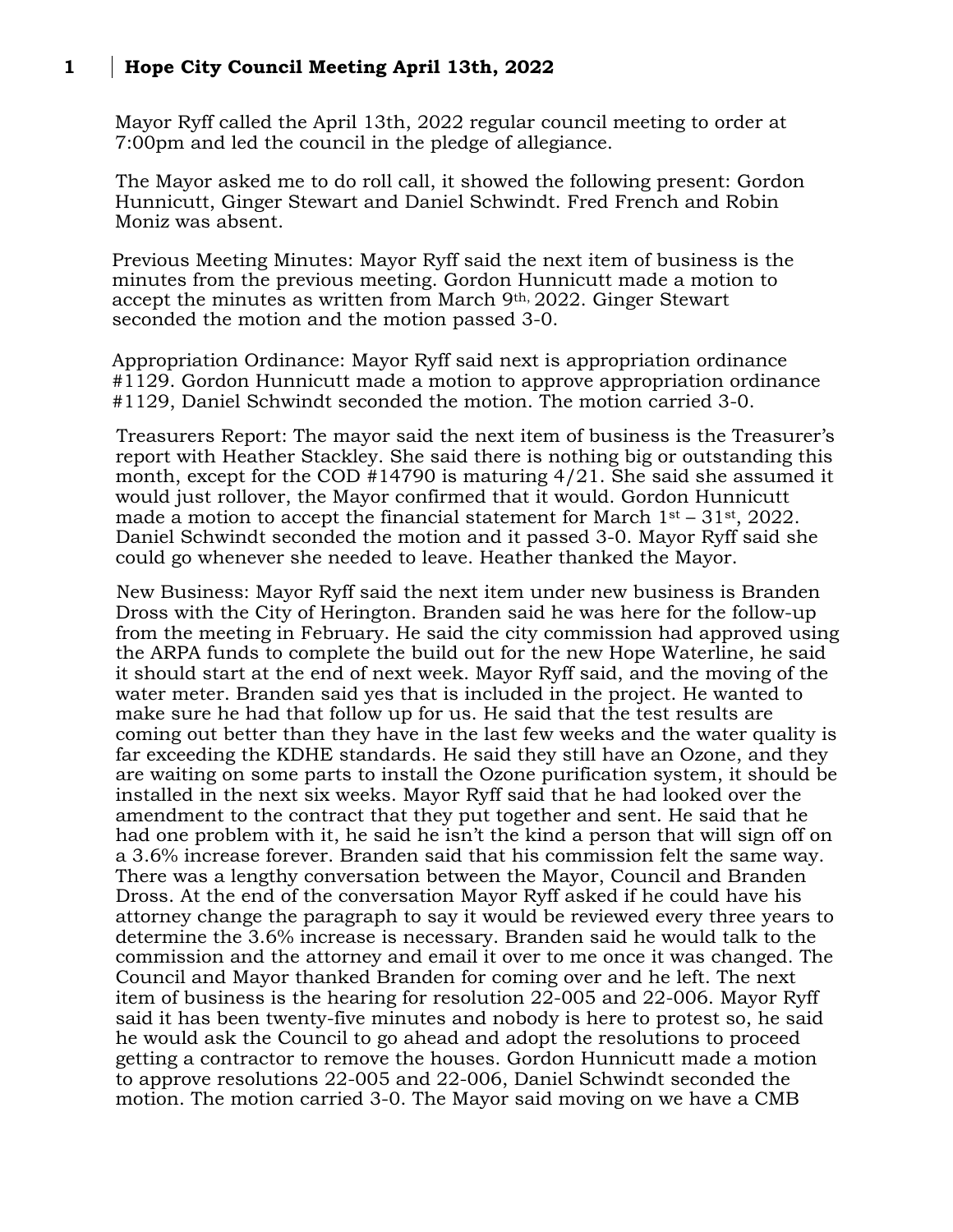## **2 Hope City Council Meeting April 13th, 2022**

renewal for Pat Coup. Gordon Hunnicutt made a motion to sell a Cereal Malt Beverage License to Pat Coup. Daniel Schwindt seconded the motion and it passed 3-0. Mayor Ryff said the next item of business is a building permit for David and Shirley Elkins. He said they live just North of the homemek building. Basically, they want to build a building where there is a cement slab on their property. The Mayor said it would be bolted and anchored down. Gordon Hunnicutt made a motion to approve the building permit application for David and Shirley Elkins. Ginger Stewart seconded the motion and it carried 3-0. Mayor Ryff said there is not old business, he said he would move on down to the Mayor's discussion.

Mayor's Discussion: First things is the Hope Alumni association is planning their reunion the last weekend of May. They would like to close a section of street North of the annex for the activities on Friday and Saturday evening. They are planning to have a bond fire like thing too. Mayor Ryff said he wanted them to talk to the fire chief about having the bond fire. Gordon Hunnicutt made a motion to approve the street closings, the east half of West 2nd avenue. Daniel Schwindt seconded the motion. The motion passed 3-0. The Mayor said the next thing is the update on the additional 4" waterline, he said he did come around and talked to everyone about it. He said basically he had all five councilmembers sign off on it. Shannon with J & K informed him last Friday that construction on the 4" waterline could happen as early as the  $25<sup>th</sup>$  or  $26<sup>th</sup>$ of this month. He said as far as he knows it is a go. Mayor Ryff said moving on to department reports.

Maintenance Report: The Mayor said that he knows that John has been staying busy. John pumped out the bathrooms at the park last week. He has picnic tables that he is renovating, putting new boards on and sanding down to paint. He said he was hoping to have the city park mowed for the Easter egg hunt on Saturday.

Clerks Report: I phoned the Connors to let them know that their building permit had been approved. I emailed the new water rate ordinance to the Reflector Chronicle to be published. Then I called Sequoyah to have them help me adjust the water rates and meter charge. I made a list of all the 2" meters to be ready when they called me back. I spoke to John Purvis about working with us as our prosecuting attorney and visited with him about the upcoming court date and who was on the docket. I emailed him the information concerning the case. Mardee the postmaster in Herington came and visited Larry and me about the problem with the Hope post office. She said that there were several repairs that needs to be taken care of before they would be reopening the office. Mardee explained that they would be putting up some temporary units and would have to pass out keys for the residence that have post office boxes. Larry suggested that they bring the keys to me to hand out. The following Monday they brought keys for the temporary units for me to hand out. John came in and told me that the new chemical plant thought that something was wrong with their waterline because they were not able to fill their tanks as quickly as they had anticipated. I called Preston with Core & Main so he could help John collect a 30-day per hour report with the handheld and I could print it.